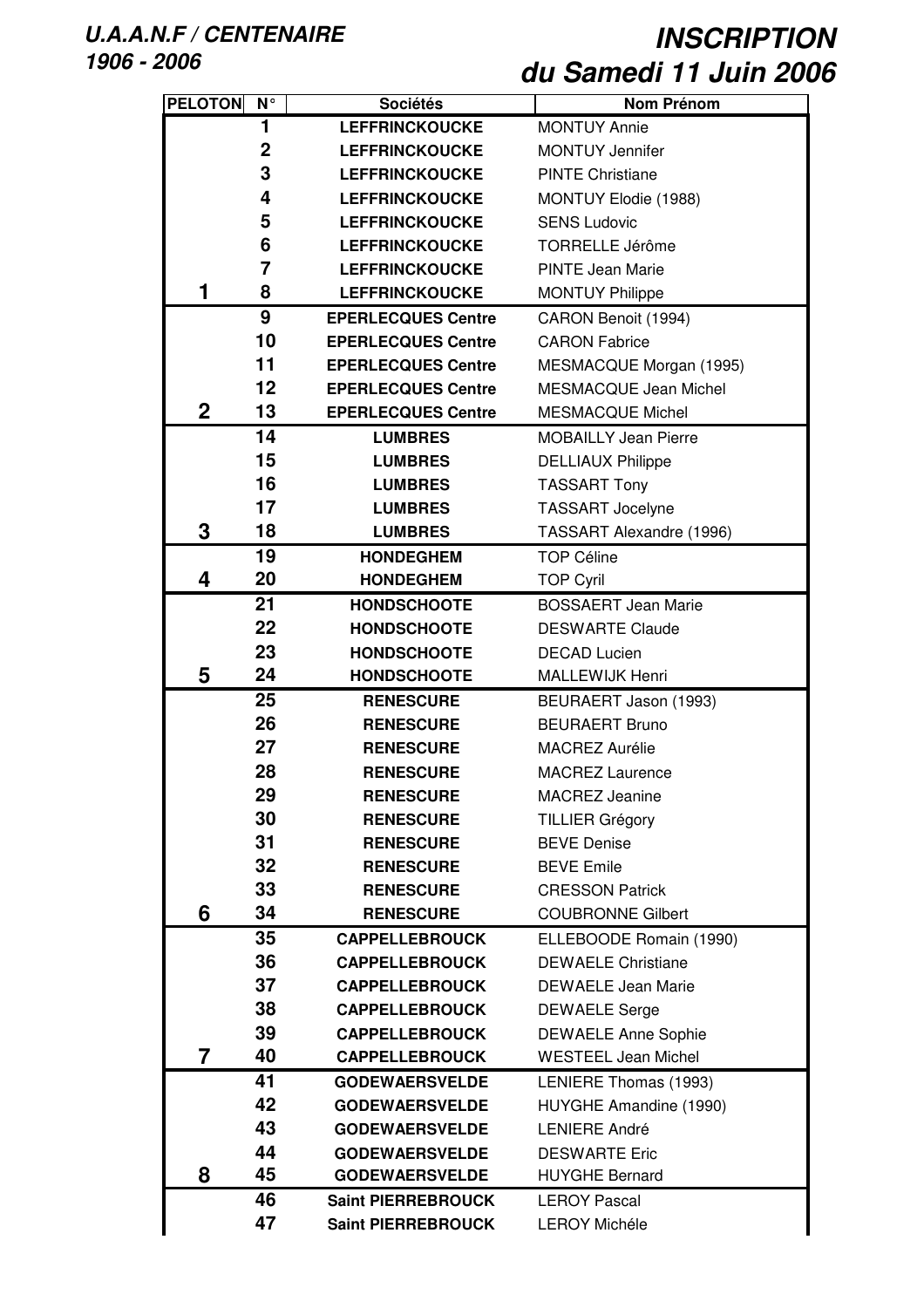|    | 48       | <b>Saint PIERREBROUCK</b>              | DELVOYE Mickaël                  |
|----|----------|----------------------------------------|----------------------------------|
|    | 49       | <b>Saint PIERREBROUCK</b>              |                                  |
|    | 50       |                                        | <b>MAILLET Virginie</b>          |
|    |          | <b>Saint PIERREBROUCK</b>              | <b>TAPIE Frédéric</b>            |
| 9  | 51       | <b>Saint PIERREBROUCK</b>              | LESCIEUX Benjamin (1989)         |
|    | 52       | <b>ELINGHEN</b>                        | DEJARDIN Benjamin (1991)         |
|    | 53       | <b>ELINGHEN</b>                        | <b>LEGROS Nadine</b>             |
|    | 54       | <b>ELINGHEN</b>                        | DERNONCOURT Loïc                 |
|    | 55       | <b>ELINGHEN</b>                        | LEGROS Julien (1989)             |
|    | 56       | <b>ELINGHEN</b>                        | <b>VERDEGHEM Stéphane</b>        |
|    | 57       | <b>ELINGHEN</b>                        | <b>LEGROS Corinne</b>            |
|    | 58       | <b>ELINGHEN</b>                        | <b>LEGROS Michel</b>             |
|    | 59       | <b>ELINGHEN</b>                        | <b>RAMBUR Marie France</b>       |
|    | 60       | <b>ELINGHEN</b>                        | RAMBUR Nicolas (1988)            |
|    | 61       | <b>ELINGHEN</b>                        | <b>RAMBUR Bernard</b>            |
|    | 62       | <b>ELINGHEN</b>                        | <b>LEFEBVRE Delphine</b>         |
|    | 63       | <b>ELINGHEN</b>                        | <b>LEFEBVRE Fabrice</b>          |
|    | 64       | <b>ELINGHEN</b>                        | <b>PENNEL Annie</b>              |
|    | 65       | <b>ELINGHEN</b>                        | <b>SANTRAIN Coralie</b>          |
|    | 66       | <b>ELINGHEN</b>                        | <b>LACROIX Yves</b>              |
|    | 67       | <b>ELINGHEN</b>                        | <b>DELATTRE François</b>         |
| 10 | 68       | <b>ELINGHEN</b>                        | SORRIAUX André                   |
|    | 69       | <b>HOULLE</b>                          | <b>WILS Marcel Fils</b>          |
|    | 70       | <b>HOULLE</b>                          | <b>BAYARD René</b>               |
|    | 71       | <b>HOULLE</b>                          | DELEBARRE Jérôme                 |
|    | 72       | <b>HOULLE</b>                          | <b>DUPONT Alain</b>              |
|    | 73       | <b>HOULLE</b>                          | WILS Marcel Pére                 |
|    | 74       | <b>HOULLE</b>                          | <b>DESMOUDT Bernard</b>          |
| 11 | 75       | <b>HOULLE</b>                          | <b>GODIN Jean Marie</b>          |
|    |          |                                        |                                  |
| 12 | 76<br>77 | <b>WINNEZEELE</b><br><b>WINNEZEELE</b> | <b>LECERF Jean Michel</b>        |
|    |          |                                        | <b>ISENBRANDT Maxime</b>         |
|    | 78       | <b>LILLE</b>                           | <b>FERIER Michel</b>             |
|    | 79       | <b>LILLE</b>                           | <b>LEVEQUE Philippe</b>          |
|    | 80       | <b>LILLE</b>                           | <b>DISSE Sébastien</b>           |
|    | 81       | <b>CAESTRE St Séb BIS</b>              | <b>MARESCAUX Olivier 393 Bis</b> |
| 13 | 82       | <b>LILLE</b>                           | <b>GALLAND Alain</b>             |
|    | 83       | <b>WATTRELOS</b>                       | <b>BOURGOT Jérémy</b>            |
|    | 84       | <b>WATTRELOS</b>                       | <b>BROQUET Jean</b>              |
|    | 85       | <b>WATTRELOS</b>                       | <b>COMBLEZ Dominique</b>         |
|    | 86       | <b>WATTRELOS</b>                       | <b>COMBLEZ Patrick</b>           |
|    | 87       | <b>WATTRELOS</b>                       | <b>DEWAELE Emmanuel</b>          |
|    | 88       | <b>WATTRELOS</b>                       | DEWAELE Loïc (1995)              |
|    | 89       | <b>WATTRELOS</b>                       | <b>DEWAELE Sandrine</b>          |
|    | 90       | <b>WATTRELOS</b>                       | <b>JOETS Grégory</b>             |
|    | 91       | <b>WATTRELOS</b>                       | <b>ZELNY Amandine</b>            |
|    | 92       | <b>WATTRELOS</b>                       | ZELNY Benjamin (1989)            |
|    | 93       | <b>WATTRELOS</b>                       | <b>ZELNY Christian</b>           |
|    | 94       | <b>WATTRELOS</b>                       | <b>ZELNY Guilaine</b>            |
|    | 95       | <b>WATTRELOS</b>                       | <b>ZELNY Quentin</b>             |
| 14 | 96       | <b>WATTRELOS</b>                       | <b>ZELNY Jean Pierre</b>         |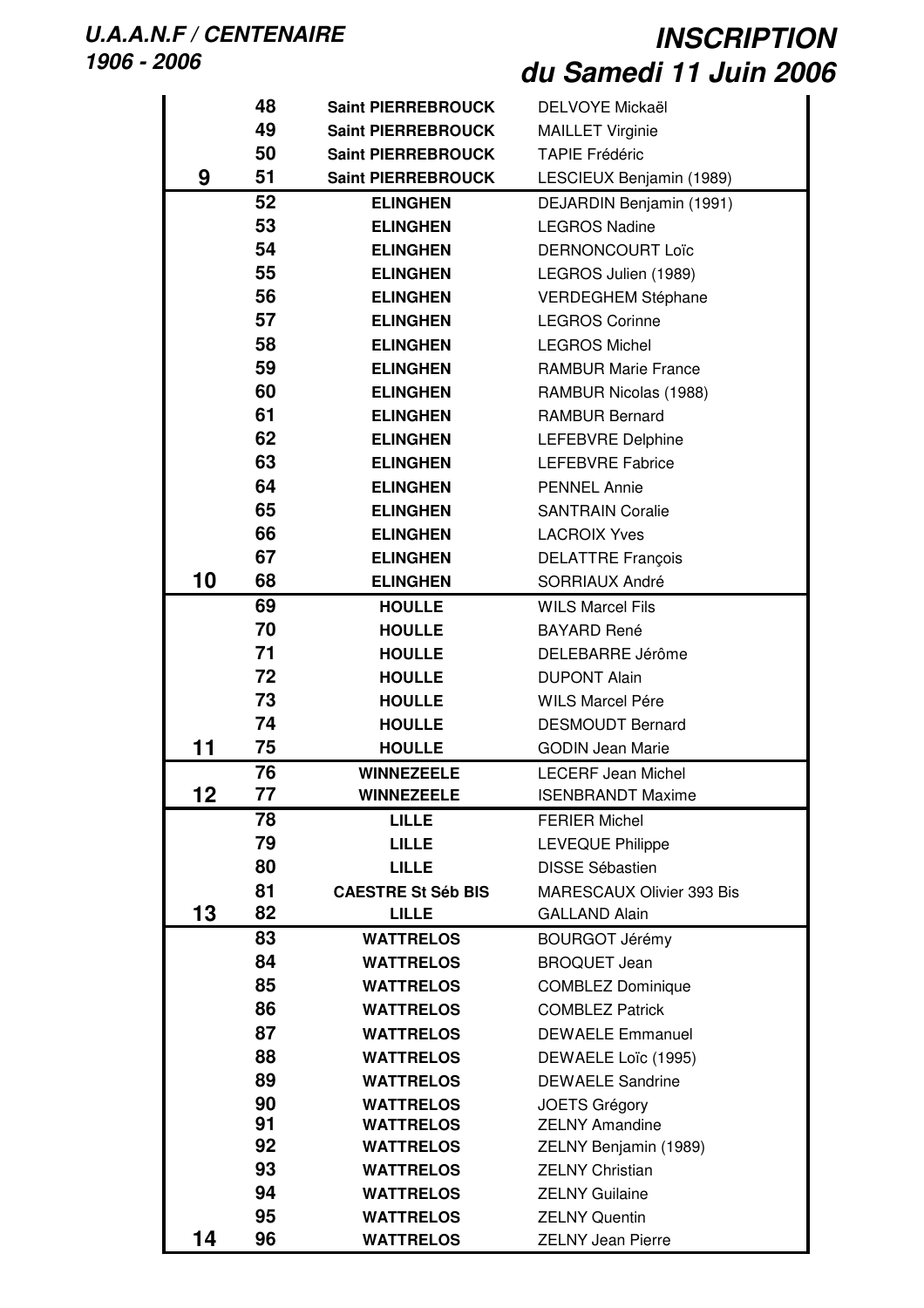|    | 97  | <b>BERTHEN</b> | ALLENDER Jason (1994)         |
|----|-----|----------------|-------------------------------|
|    | 98  | <b>BERTHEN</b> | DELABROYE Quentin (1991)      |
|    | 99  | <b>BERTHEN</b> | LUCAIN Daniel (1992)          |
|    | 100 | <b>BERTHEN</b> | <b>BRACAVAL Damien</b>        |
|    | 101 | <b>BERTHEN</b> | <b>DELABROYE Yveline</b>      |
|    | 102 | <b>BERTHEN</b> | <b>GOUDENHOOFT Christophe</b> |
|    | 103 | <b>BERTHEN</b> | <b>GOUDENHOOFT Fanny</b>      |
|    | 104 | <b>BERTHEN</b> | <b>GRUWIER Mike</b>           |
|    | 105 | <b>BERTHEN</b> | <b>MANIEZ Thierry</b>         |
|    | 106 | <b>BERTHEN</b> | <b>MERCHIER Christelle</b>    |
|    | 107 | <b>BERTHEN</b> | <b>MERCHIER Fernand</b>       |
|    | 108 | <b>BERTHEN</b> | <b>MERCHIER Giséle</b>        |
| 15 | 109 | <b>BERTHEN</b> | <b>MILLAMON Claude</b>        |
|    | 110 | <b>SERQUES</b> | <b>BEE Claude</b>             |
|    | 111 | <b>SERQUES</b> | <b>BEE Françoise</b>          |
|    | 112 | <b>SERQUES</b> | <b>TETTARD Alain</b>          |
| 16 | 113 | <b>SERQUES</b> | <b>TETTARD Monique</b>        |
|    | 114 | <b>LIEVIN</b>  | <b>BLONDEL Henri</b>          |
|    | 115 | <b>LIEVIN</b>  | <b>BLONDEL Marcel</b>         |
|    | 116 | <b>LIEVIN</b>  | <b>CHIMOT Christophe</b>      |
|    | 117 | <b>LIEVIN</b>  | <b>DESMAZIERE Ginette</b>     |
|    | 118 | <b>LIEVIN</b>  | DESMAZIERE Jonathan           |
|    | 119 | <b>LIEVIN</b>  | <b>DEPRET Emilie</b>          |
|    | 120 | <b>LIEVIN</b>  | FACQUEZ Kléber                |
|    | 121 | <b>LIEVIN</b>  | <b>GOSSELIN Cindy</b>         |
|    | 122 | <b>LIEVIN</b>  | GOSSELIN Jérémy               |
|    | 123 | <b>LIEVIN</b>  | <b>MAJCHRZAK Philippe</b>     |
|    | 124 | <b>LIEVIN</b>  | MUSTIN Aléxis (1995)          |
|    | 125 | <b>LIEVIN</b>  | MUSTIN Céline (1990)          |
|    | 126 | <b>LIEVIN</b>  | <b>MUSTIN Franck</b>          |
|    | 127 | <b>LIEVIN</b>  | <b>PAREE Patrice</b>          |
|    | 128 | <b>LIEVIN</b>  | <b>TAILLIEZ Jean Claude</b>   |
|    | 129 | <b>LIEVIN</b>  | VAN DAMME Adeline (1992)      |
|    | 130 | <b>LIEVIN</b>  | VAN DAMME Bruno               |
|    | 131 | <b>LIEVIN</b>  | VAN DAMME Florence (1994)     |
|    | 132 | <b>LIEVIN</b>  | VAN DAMME Gwendoline (1991)   |
| 17 | 133 | <b>LIEVIN</b>  | VAN DAMME Philippe            |
|    | 134 | <b>LILLERS</b> | <b>MOCHOT Jean Pierre</b>     |
|    | 135 | <b>LILLERS</b> | <b>MOCHOT Karine</b>          |
|    | 136 | <b>LILLERS</b> | MOCHOT Corentin (1995)        |
|    | 137 | <b>LILLERS</b> | THULLIEZ Maxime (1991)        |
|    | 138 | <b>LILLERS</b> | POINCELET Nicolas (1992)      |
|    | 139 | <b>LILLERS</b> | POINCELET Mélanie (1989)      |
|    | 140 | <b>LILLERS</b> | POINCELET Jean Yves           |
|    | 141 | <b>LILLERS</b> | <b>PHILIPPE Eric</b>          |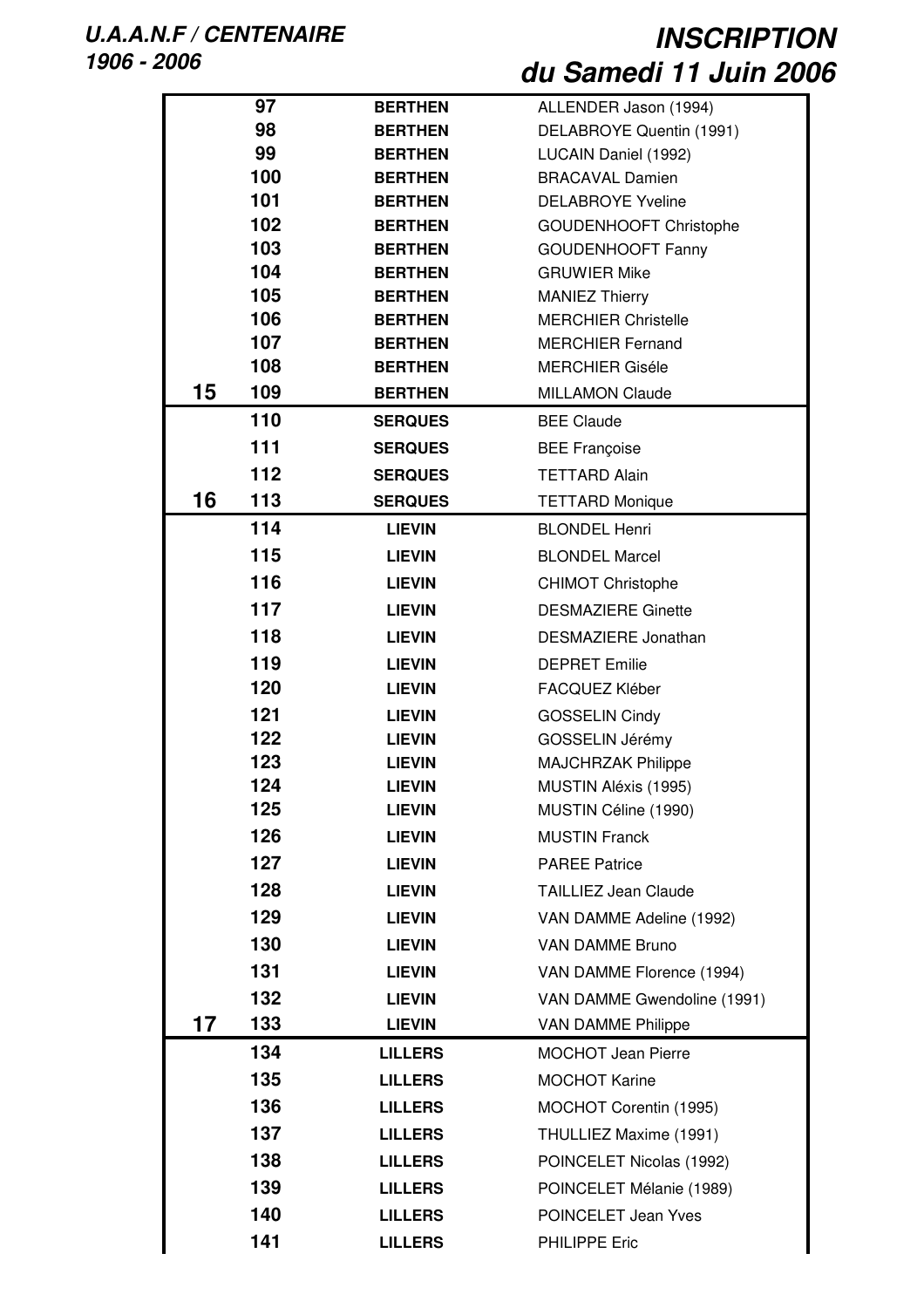|    | 142 | <b>LILLERS</b>            | LAMBRECQ André            |
|----|-----|---------------------------|---------------------------|
|    | 143 | <b>LILLERS</b>            | <b>EVRARD René</b>        |
|    | 144 | <b>LILLERS</b>            | <b>THOMAS Jean</b>        |
|    | 145 | <b>LILLERS</b>            | <b>THOMAS Guylaine</b>    |
|    | 146 | <b>LILLERS</b>            | <b>THOMAS Patrick</b>     |
|    | 147 | <b>LILLERS</b>            | <b>CRETEL René</b>        |
|    | 148 | <b>LILLERS</b>            | <b>ANNEBICQUE Sabine</b>  |
|    | 149 | <b>LILLERS</b>            | POUCHAIN Antoine (1997)   |
| 18 | 150 | <b>LILLERS</b>            | POUCHAIN David            |
|    | 151 | Petite Synthe / Teteghem  | FATOU Théo (1995)         |
|    | 152 | Petite Synthe / Teteghem  | CONAN Coline (1990)       |
|    | 153 | Petite Synthe / Teteghem  | FOLLET Clément (1989)     |
|    | 154 | Petite Synthe / Teteghem  | FOLLET Tom (1991)         |
|    | 155 | Petite Synthe / Teteghem  | FATOU Martin (1995)       |
|    | 156 |                           | <b>FOLLET Nicole</b>      |
|    |     | Petite Synthe / Teteghem  |                           |
|    | 157 | Petite Synthe / Teteghem  | <b>FATOU Marinette</b>    |
|    | 158 | Petite Synthe / Teteghem  | <b>FOLLET Michéle</b>     |
|    | 159 | Petite Synthe / Teteghem  | <b>FOLLET Maryse</b>      |
|    | 160 | Petite Synthe / Teteghem  | <b>GOSSAERT Emilie</b>    |
|    | 161 | Petite Synthe / Teteghem  | FOLLET Rémi               |
|    | 162 | Petite Synthe / Teteghem  | <b>GOSSAERT Muriel</b>    |
|    | 163 | Petite Synthe / Teteghem  | <b>FOLLET Jean Claude</b> |
|    | 164 | Petite Synthe / Teteghem  | <b>BRULE Manu</b>         |
|    | 165 | Petite Synthe / Teteghem  | <b>FATOU Romain</b>       |
|    | 166 | Petite Synthe / Teteghem  | <b>FATOU Christian</b>    |
|    | 167 | Petite Synthe / Teteghem  | <b>FOLLET Philippe</b>    |
| 19 | 168 | Petite Synthe / Teteghem  | <b>FOLLET Denis</b>       |
|    | 169 | <b>KILLEM / LOOBERGHE</b> | <b>BORDEYNE Franck</b>    |
|    | 170 | <b>KILLEM / LOOBERGHE</b> | <b>VELGE John</b>         |
|    | 171 | <b>KILLEM / LOOBERGHE</b> | <b>CARDINAL Bernard</b>   |
|    | 172 | <b>KILLEM / LOOBERGHE</b> | <b>CARTON Olivier</b>     |
|    | 173 | <b>KILLEM / LOOBERGHE</b> | <b>CARDINAEL Ludovic</b>  |
|    | 174 | <b>KILLEM / LOOBERGHE</b> | <b>SMAGGHE Séverine</b>   |
|    | 175 | KILLEM / LOOBERGHE        | <b>CARTON Guillaume</b>   |
|    | 176 | KILLEM / LOOBERGHE        | DEBUYSER Thibaut (1996)   |
|    | 177 | <b>KILLEM / LOOBERGHE</b> | <b>DEBACKER Thérése</b>   |
|    | 178 | <b>KILLEM / LOOBERGHE</b> | <b>CARDINAEL Grégory</b>  |
|    | 179 | KILLEM / LOOBERGHE        | DEVOS Dylann (1992)       |
|    | 180 | <b>KILLEM / LOOBERGHE</b> | <b>CARDINAEL Ludivine</b> |
| 20 | 181 | KILLEM / LOOBERGHE        | <b>WASELYNCK Philippe</b> |
|    | 182 | <b>REXPOEDE</b>           | <b>BRYGO Jean Claude</b>  |
|    | 183 | <b>REXPOEDE</b>           | <b>MARCANT Emmanuel</b>   |
|    | 184 | <b>REXPOEDE</b>           | <b>LOBRY Alexandre</b>    |
| 21 | 185 | <b>REXPOEDE</b>           | <b>BRYGO Yves</b>         |
|    | 186 | <b>SAINT OMER</b>         | <b>HUCHIN Guy</b>         |
|    | 187 | <b>SAINT OMER</b>         | <b>GHAZALI Rachid</b>     |
|    | 188 | <b>SAINT OMER</b>         | <b>SELINGUE Thérése</b>   |
| 22 | 189 | <b>SAINT OMER</b>         | <b>SELINGUE Régis</b>     |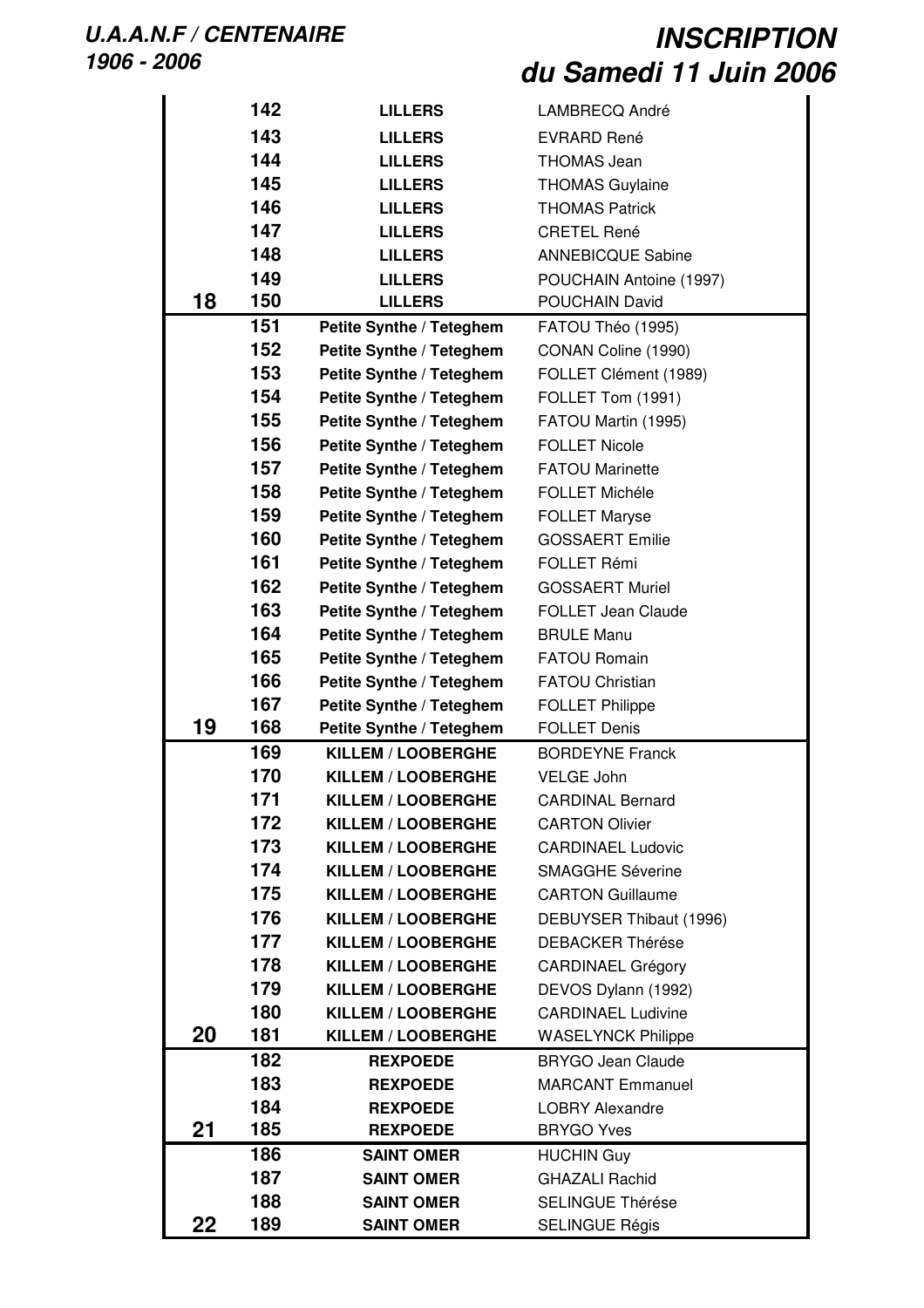|    | 190 | <b>RACQUINGHEM</b> | <b>LEMAIRE Laurent</b>        |
|----|-----|--------------------|-------------------------------|
|    | 191 | <b>RACQUINGHEM</b> | <b>DARQUES Jean Paul</b>      |
| 23 | 192 | <b>RACQUINGHEM</b> | <b>GUILMAIN Jean Marie</b>    |
|    | 193 | <b>PERENCHIES</b>  | <b>BARBET Patrick</b>         |
|    | 194 | <b>PERENCHIES</b>  | <b>BARBET Virginie</b>        |
|    | 195 | <b>PERENCHIES</b>  | <b>BOURIEZ Catherine</b>      |
|    | 196 | <b>PERENCHIES</b>  | <b>BOUIREZ Jean Noël</b>      |
|    | 197 | <b>PERENCHIES</b>  | <b>BOURIEZ Roland</b>         |
|    | 198 | <b>PERENCHIES</b>  | <b>FENA Bruno</b>             |
|    | 199 | <b>PERENCHIES</b>  | FENA Jacqueline               |
|    | 200 | <b>PERENCHIES</b>  | <b>GUINET Coralie</b>         |
|    |     |                    |                               |
|    | 201 | <b>PERENCHIES</b>  | <b>LETIENNE Chantal</b>       |
|    | 202 | <b>PERENCHIES</b>  | <b>MONSTAERT David</b>        |
|    | 203 | <b>PERENCHIES</b>  | <b>TAMPERE Daniel</b>         |
|    | 204 | <b>PERENCHIES</b>  | <b>VANACKER Cédric</b>        |
|    | 205 | <b>PERENCHIES</b>  | BOURIEZ Benjamin (1995)       |
|    | 206 | <b>PERENCHIES</b>  | BOUIREZ Jean Noël Fils (1995) |
|    | 207 | <b>PERENCHIES</b>  | BOUIRIEZ Julien (1990)        |
|    | 208 | <b>PERENCHIES</b>  | FENA Ludwig (19)              |
|    | 209 | <b>PERENCHIES</b>  | LEPREUX Johan (1992)          |
| 24 | 210 | <b>PERENCHIES</b>  | RINGOT Didier (1989)          |
|    | 211 | <b>LONGUENESSE</b> | <b>DARRAS</b> Eric            |
|    | 212 | <b>LONGUENESSE</b> | <b>CONSEIL Yves</b>           |
|    | 213 | <b>LONGUENESSE</b> | <b>DURIEZ Nathalie</b>        |
|    | 214 | <b>LONGUENESSE</b> | <b>DUQUESNE Alain</b>         |
|    | 215 | <b>LONGUENESSE</b> | DUQUENOY Kévin (1991)         |
|    | 216 | <b>LONGUENESSE</b> | BRAEMS Gabin (1994)           |
|    | 217 | <b>LONGUENESSE</b> | BRAEMS Gwénaelle (1990)       |
|    | 218 | <b>LONGUENESSE</b> | BRAEMS Grace (1992)           |
|    | 219 | <b>LONGUENESSE</b> | <b>DUQUENOY Florence</b>      |
|    | 220 | <b>LONGUENESSE</b> | <b>BINET Laurence</b>         |
|    | 221 | <b>LONGUENESSE</b> | <b>BRAEMS Valérie</b>         |
|    | 222 | <b>LONGUENESSE</b> | BRAEMS Gabriel (1988)         |
|    | 223 | <b>LONGUENESSE</b> | <b>BRAEMS Anthony</b>         |
| 25 | 224 | <b>LONGUENESSE</b> | <b>BRAEMS Frédéric</b>        |
|    | 225 | <b>CALAIS</b>      | <b>LAMPS Séverinne</b>        |
|    | 226 | <b>CALAIS</b>      | <b>DARQUE Véronique</b>       |
|    | 227 | <b>CALAIS</b>      | <b>LAMPS Mickaël</b>          |
|    | 228 | <b>CALAIS</b>      | PICQUART Jacques              |
|    | 229 | <b>CALAIS</b>      | <b>FRANCQ Maurice</b>         |
|    | 230 | <b>CALAIS</b>      | PICQUART Marie Cécile         |
|    | 231 | <b>CALAIS</b>      | PICQUART Isabelle             |
|    | 232 | <b>CALAIS</b>      | <b>PICQUART Nicolas</b>       |
|    | 233 | <b>CALAIS</b>      | PICQUART Arthur (1997)        |
|    | 234 |                    |                               |
|    | 235 | <b>CALAIS</b>      | PICQUART Sébastien            |
| 26 | 236 | <b>CALAIS</b>      | <b>PICQUART Michel</b>        |
|    |     | <b>CALAIS</b>      | <b>DUCHEMIN Sandrine</b>      |
|    | 237 | <b>ARMENTIERES</b> | ROUSSEL Manuëla               |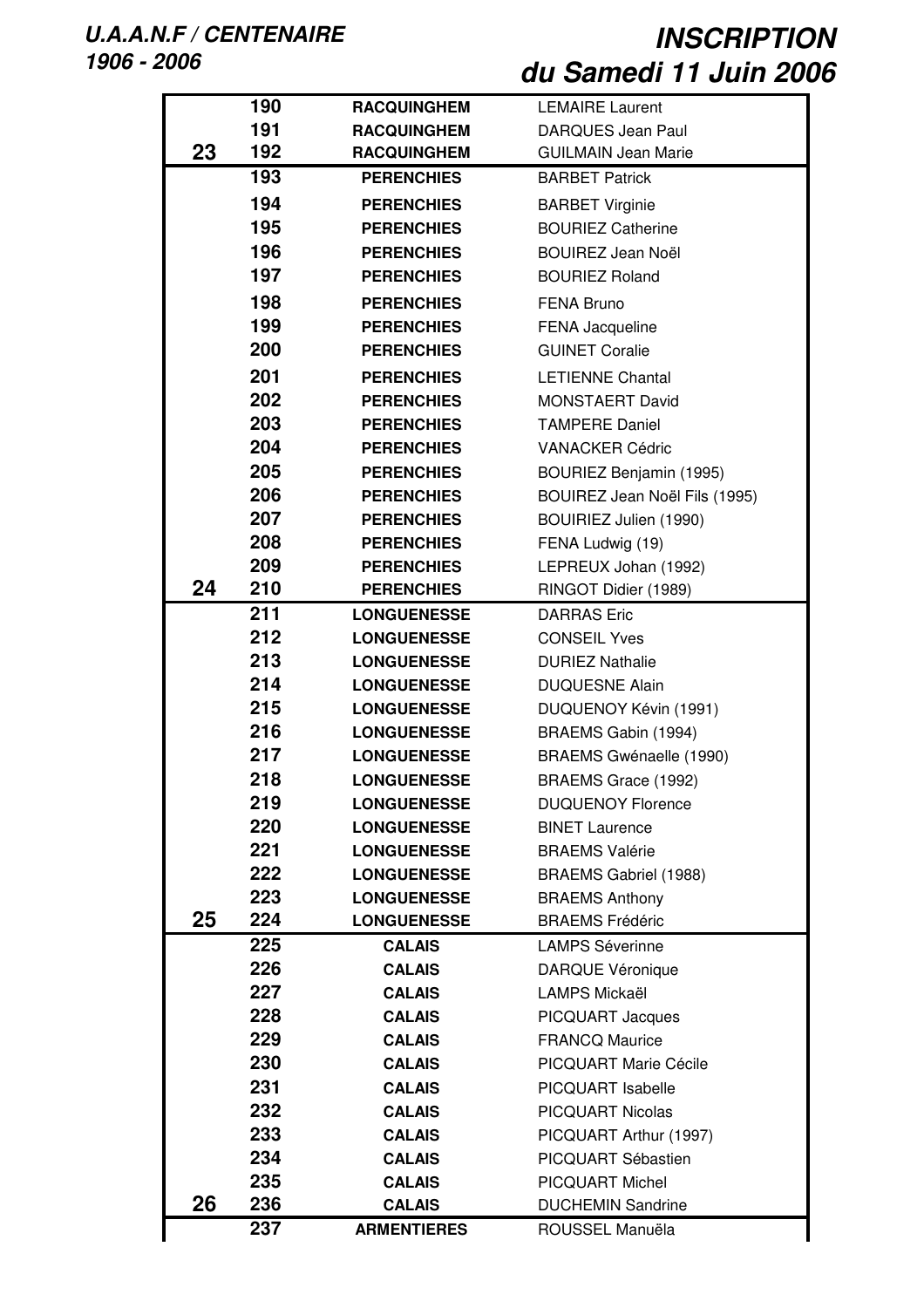|    | 238 | <b>ARMENTIERES</b>         | <b>ROUSSEL Paulette</b>     |
|----|-----|----------------------------|-----------------------------|
|    | 239 | <b>ARMENTIERES</b>         | ALLEMAN Florian (1991)      |
|    | 240 | <b>ARMENTIERES</b>         | <b>DECANTER Francis</b>     |
|    | 241 | <b>ARMENTIERES</b>         | <b>LIAGRE Sandrine</b>      |
|    | 242 | <b>ARMENTIERES</b>         | <b>DECLERCQ Michel</b>      |
| 27 | 243 | <b>ARMENTIERES</b>         | <b>BEYAERT Philippe</b>     |
|    | 244 | <b>BEERSE (Belgique)</b>   | <b>VAN DEN HEUVEL Maria</b> |
| 28 | 245 | <b>BEERSE (Belgique)</b>   | <b>CROLS Jozef</b>          |
|    | 246 | <b>MERRIS</b>              | <b>SIMOENS Séverinne</b>    |
|    |     |                            |                             |
|    | 247 | <b>MERRIS</b>              | <b>CARTON Sandy</b>         |
|    | 248 | <b>MERRIS</b>              | <b>SIMOENS Nicolas</b>      |
|    | 249 | <b>MERRIS</b>              | <b>SIMOENS David</b>        |
|    | 250 | <b>MERRIS</b>              | <b>SIMOENS Sidonie</b>      |
|    | 251 | <b>MERRIS</b>              | <b>ZINAVE Mathieu</b>       |
|    | 252 | <b>MERRIS</b>              | CNOCQUAERT Clément (1991)   |
|    | 253 | <b>MERRIS</b>              | <b>VISTE Christian</b>      |
| 29 | 254 | <b>MERRIS</b>              | <b>LENIERE Christine</b>    |
|    | 255 | <b>BAVINCHOVE</b>          | VAESKEN Renaud (1992)       |
|    | 256 | <b>BAVINCHOVE</b>          | <b>VAESKEN Marie Andrée</b> |
| 30 | 257 | <b>BAVINCHOVE</b>          | <b>VAESKEN Christian</b>    |
|    | 258 | <b>BOESCHEPE</b>           | DERHILLE Valentin (1991)    |
|    | 259 | <b>BOESCHEPE</b>           | <b>DERHILLE Audrey</b>      |
|    | 260 | <b>BOESCHEPE</b>           | <b>DERHILLE Jean Michel</b> |
|    | 261 | <b>BOESCHEPE</b>           | <b>HALLOSSERIE Patrice</b>  |
|    | 262 | <b>BOESCHEPE</b>           | <b>PLAETE Marie Claire</b>  |
| 31 | 263 | <b>BOESCHEPE</b>           | PLAETE José                 |
|    | 264 |                            |                             |
|    | 265 | <b>WATTEN</b>              | DELHAYE Simon (1995)        |
|    |     | <b>WATTEN</b>              | <b>ISRAEL Mathieu</b>       |
|    | 266 | <b>WATTEN</b>              | VANVINCQ Véronique          |
|    | 267 | WATTEN                     | <b>VANVINCQ Christiane</b>  |
|    | 268 | <b>WATTEN</b>              | <b>ISRAEL Aurélie</b>       |
|    | 269 | <b>WATTEN</b>              | <b>HERNOULD Marie Renée</b> |
|    | 270 | <b>WATTEN</b>              | <b>DELHAYE Myriam</b>       |
|    | 271 | <b>WATTEN</b>              | <b>HERNOULD Hervé</b>       |
|    | 272 | <b>WATTEN</b>              | VANVINCQ Jean Noël          |
|    | 273 | <b>WATTEN</b>              | <b>DELHAYE Daniel</b>       |
| 32 | 274 | <b>WATTEN</b>              | <b>HERNOULD Pascal</b>      |
|    | 275 | Bergues / Coudekerque / DK | <b>RINGOT Dominique</b>     |
|    | 276 | Bergues / Coudekerque / DK | <b>VERHILLE Stéphane</b>    |
|    | 277 | Bergues / Coudekerque / DK | <b>SPILLEMAECKER Claude</b> |
|    | 278 | Bergues / Coudekerque / DK | SPILLEMAECKER René          |
|    | 279 | Bergues / Coudekerque / DK | <b>GOSSAERT Nenette</b>     |
|    | 280 | Bergues / Coudekerque / DK | <b>LOMBARD Nicolas</b>      |
|    | 281 | Bergues / Coudekerque / DK | <b>LOMBARD Emilie</b>       |
|    | 282 |                            |                             |
|    |     | Bergues / Coudekerque / DK | <b>LARANGE Eddy</b>         |
|    | 283 | Bergues / Coudekerque / DK | <b>SWITALSKI Jacques</b>    |
|    | 284 | Bergues / Coudekerque / DK | <b>SWITALSKI Roselyne</b>   |
|    | 285 | Bergues / Coudekerque / DK | SWITALSKI Jérôme            |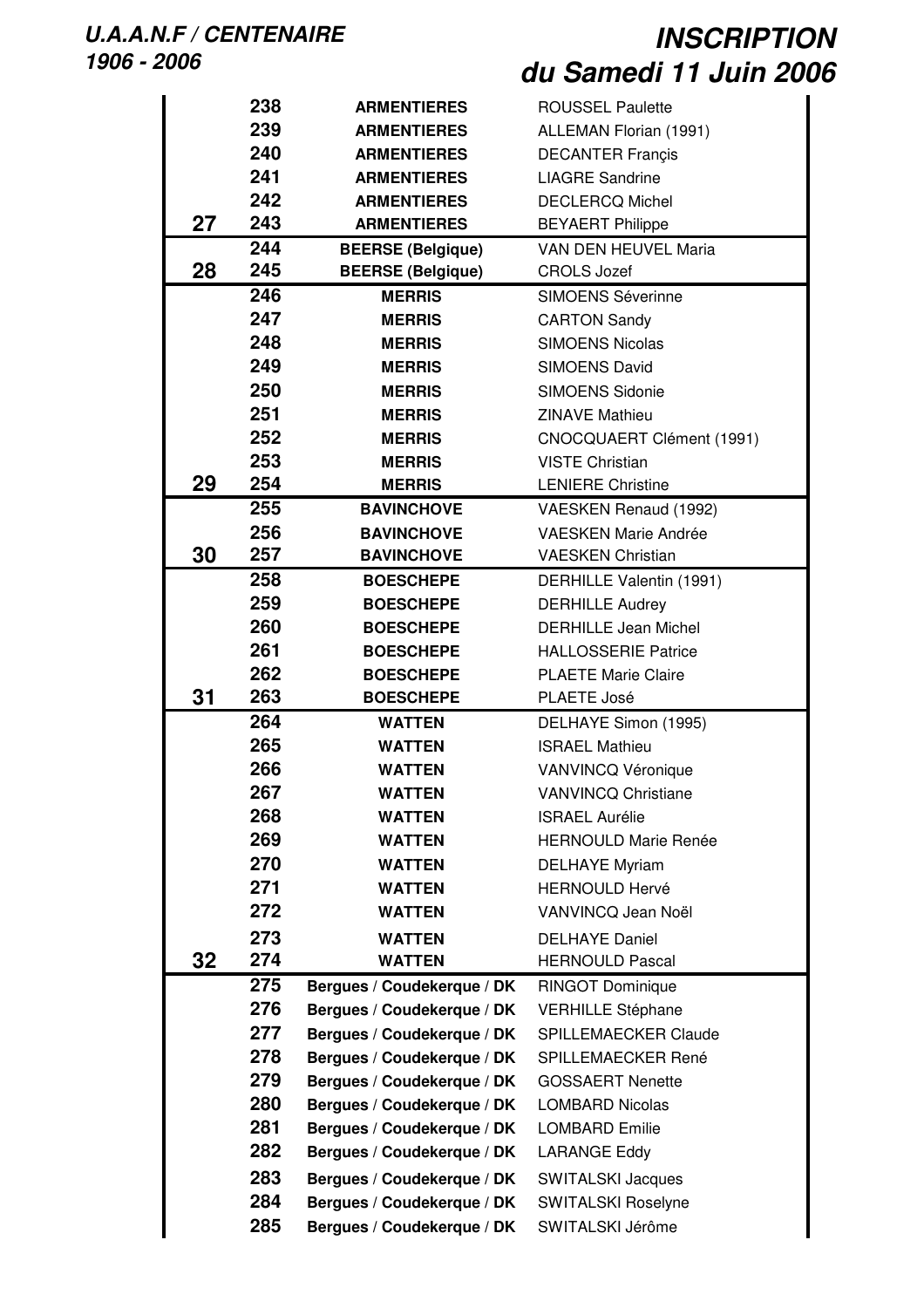|    | 286 | Bergues / Coudekerque / DK       | <b>SPILLEMAECKER Dorine</b>   |
|----|-----|----------------------------------|-------------------------------|
|    | 287 | Bergues / Coudekerque / DK       | DAMBRY Florian (1991)         |
| 33 | 288 | Bergues / Coudekerque / DK       | <b>DAMBRY Patrick</b>         |
|    | 289 | <b>CUCQ</b>                      | DUHAMEL Mathieu (1996)        |
|    | 290 | <b>CUCQ</b>                      | <b>DECOCQ Fabienne</b>        |
|    | 291 | <b>CUCQ</b>                      | <b>GRANDIDIER Eric</b>        |
|    | 292 | <b>CUCQ</b>                      | <b>BAILLET Ludovic</b>        |
|    | 293 | <b>CUCQ</b>                      | <b>BRIOIS Stéphane</b>        |
| 34 | 294 | <b>CUCQ</b>                      | <b>RENAUX Sébastien</b>       |
|    | 295 | <b>ARQUES</b>                    | <b>DECROIX Mathilde</b>       |
|    | 296 | <b>ARQUES</b>                    | <b>VINCENT Didier</b>         |
|    | 297 | <b>ARQUES</b>                    | <b>VINCENT Arnaud</b>         |
|    | 298 | <b>ARQUES</b>                    | <b>VINCENT Jean Philippe</b>  |
|    | 299 | <b>ARQUES</b>                    | <b>VINCENT Eulalie</b>        |
|    | 300 | <b>ARQUES</b>                    | <b>PODEVIN Anne Charlotte</b> |
|    | 301 | <b>ARQUES</b>                    | <b>INGARDIN David</b>         |
|    | 302 | <b>ARQUES</b>                    | <b>DUHAMEL Christian</b>      |
|    | 303 | <b>ARQUES</b>                    | DEMANY Marion (1992)          |
| 35 | 304 | <b>ARQUES</b>                    | <b>DEMANY Eric</b>            |
|    | 305 | <b>RINXENT</b>                   | <b>ROUTIER Charles</b>        |
|    | 306 | <b>RINXENT</b>                   | <b>HUCHIN Jean Claude</b>     |
| 36 | 307 | <b>RINXENT</b>                   | <b>POUILLY Michel</b>         |
|    | 308 | <b>PETITE SYNTHE / Dunkerque</b> | <b>TOP Dominique</b>          |
|    | 309 | <b>PETITE SYNTHE / Dunkerque</b> | MOREAU Jocelyne               |
|    | 310 | <b>PETITE SYNTHE / Dunkerque</b> | <b>DECOENE Freddy</b>         |
|    | 311 | <b>PETITE SYNTHE / Dunkerque</b> | <b>VERMAUT Roland</b>         |
|    | 312 | <b>PETITE SYNTHE / Dunkerque</b> | VANHEE Joël                   |
|    | 313 | <b>PETITE SYNTHE / Dunkerque</b> | <b>BENARD Jean Pierre</b>     |
|    | 314 | <b>PETITE SYNTHE / Dunkerque</b> | <b>DESCHODT André</b>         |
|    | 315 | <b>PETITE SYNTHE / Dunkerque</b> | PICOTIN Jean Paul             |
|    | 316 | <b>PETITE SYNTHE / Dunkerque</b> | <b>BOULOGNE Sylvain</b>       |
| 37 | 317 | <b>PETITE SYNTHE / Dunkerque</b> | <b>QUESTROY Alain</b>         |
|    | 318 | <b>RUMINGHEM</b>                 | <b>MESMACRE Isabelle</b>      |
| 38 | 319 | <b>RUMINGHEM</b>                 | <b>MESMACRE David</b>         |
|    | 320 | <b>WATTERDAL</b>                 | <b>DEJONGHE Freddy</b>        |
|    | 321 | <b>WATTERDAL</b>                 | <b>DEJONGHE Cédric</b>        |
|    | 322 | <b>WATTERDAL</b>                 | <b>DEGREMONT Marcellin</b>    |
|    | 323 | <b>WATTERDAL</b>                 | <b>BERLIVET Guy</b>           |
| 39 | 324 | <b>WATTERDAL</b>                 | <b>DEJONGHE Nicole</b>        |
|    | 325 | <b>LEFFRINCKOUCKE</b>            | PERTUSOT Yann                 |
|    | 326 | <b>LEFFRINCKOUCKE</b>            | VANDENBUSSCHE Gaël            |
|    | 327 | <b>LEFFRINCKOUCKE</b>            | <b>JANNIN Estelle</b>         |
| 40 | 328 | <b>LEFFRINCKOUCKE</b>            | <b>JANNIN Yves</b>            |
|    | 329 | <b>TETEGHEM</b>                  | <b>COLLET Daniel</b>          |
| 41 | 330 | <b>TETEGHEM</b>                  | RAHOUT Daniel                 |
|    | 331 | <b>AUDRUICQ</b>                  | <b>BAL Nadine</b>             |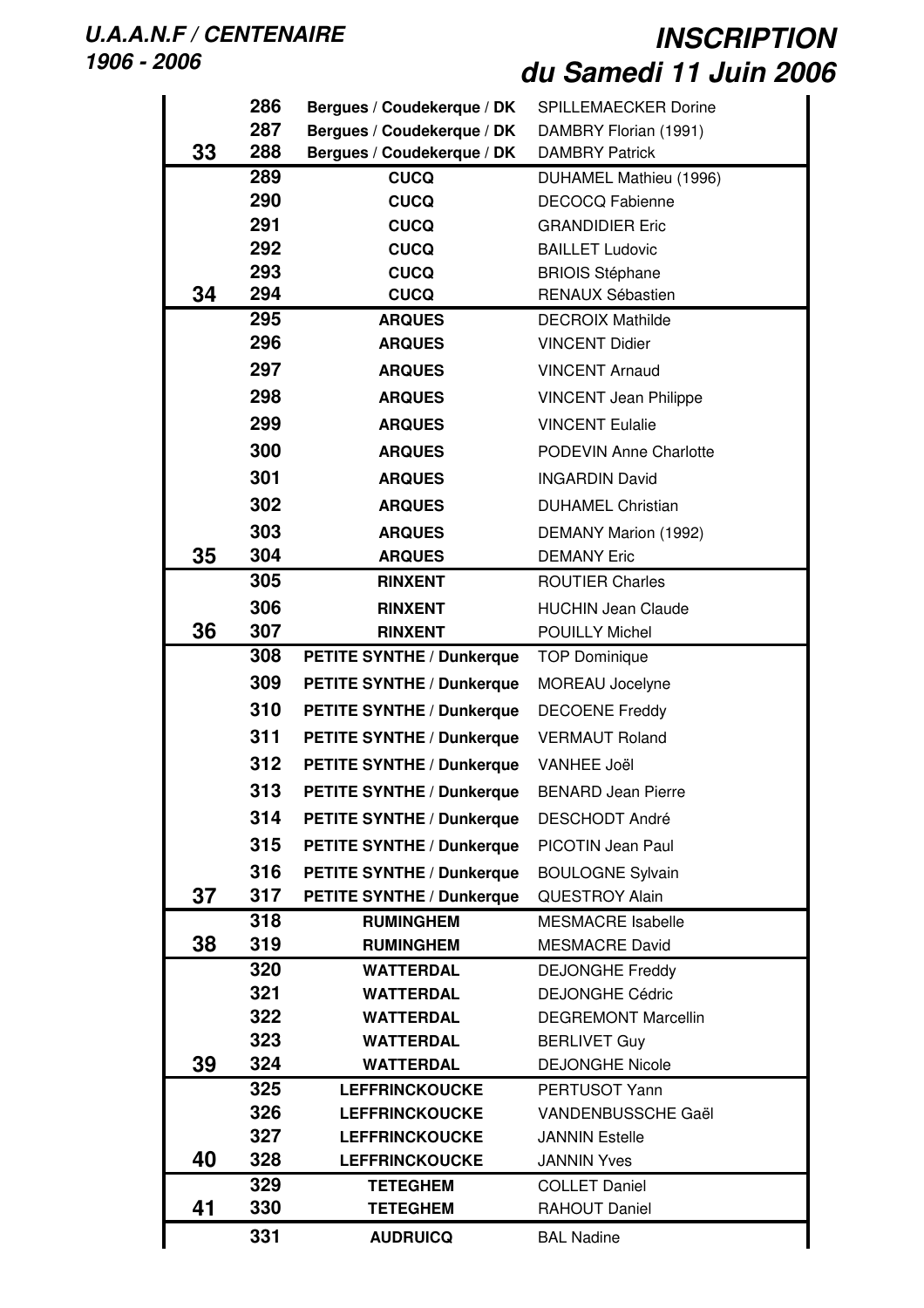| 332<br><b>AUDRUICQ</b><br><b>THOMAS Martine</b><br>333<br><b>AUDRUICQ</b><br><b>LOGEZ Natacha</b><br>334<br><b>AUDRUICQ</b><br>THOMAS Jérôme (1989)<br>335<br><b>AUDRUICQ</b><br>LOGEZ Morgan (1992)<br>336<br>PELTIER Jean<br><b>AUDRUICQ</b><br>337<br><b>AUDRUICQ</b><br><b>BEAURAIN Daniel</b><br>338<br><b>AUDRUICQ</b><br><b>LHOTTE Christian</b><br>339<br><b>AUDRUICQ</b><br>LOGEZ Bruno<br>340<br><b>AUDRUICQ</b><br><b>BAL Julien</b><br>341<br><b>AUDRUICQ</b><br><b>THOMAS Patrick</b><br>42<br>342<br><b>AUDRUICQ</b><br><b>BAL Sébastien</b><br>343<br><b>HEURINGHEM</b><br>FLORET Lucille (1988)<br>43<br>344<br><b>FLORET Gervais</b><br><b>HEURINGHEM</b><br>345<br><b>STEENVOORDE</b><br>MARCANT Florence (1989)<br>44<br>346<br><b>STEENVOORDE</b><br>MARCANT Julien (1988)<br>347<br><b>CARTON Jean</b><br><b>HAZEBROUCK</b><br>348<br><b>HAZEBROUCK</b><br>MEIRLAND Raymond<br>349<br><b>HAZEBROUCK</b><br><b>MEIRLAND Roger</b><br>350<br><b>HAZEBROUCK</b><br><b>MEIRLAND Liliane</b><br>351<br><b>HAZEBROUCK</b><br>VANKEMMEL Stéphane<br>352<br><b>HAZEBROUCK</b><br><b>CAMPHIN Raymond</b><br>353<br><b>HAZEBROUCK</b><br><b>STAELEN Jacques</b><br>354<br><b>MINNE Maurice</b><br><b>HAZEBROUCK</b><br>355<br><b>HAZEBROUCK</b><br>CARTON Grégory (1991)<br>356<br><b>HAZEBROUCK</b><br><b>DEBRIL Jean François</b><br>45<br>357<br><b>HAZEBROUCK</b><br><b>DEBRIL Aurélie</b><br>358<br><b>MERVILLE</b><br><b>DERYCKE Gratien</b><br>359<br><b>MERVILLE</b><br><b>GAETAN Joos</b><br>360<br><b>MERVILLE</b><br>DELEFLIE Théophile (1993)<br>361<br><b>MERVILLE</b><br><b>VANLAERES Cédric</b><br>362<br><b>MERVILLE</b><br><b>BLANCHE Jean Pierre</b><br>363<br><b>COLEMYN Christophe</b><br><b>MERVILLE</b><br>46<br>364<br><b>MERVILLE</b><br><b>CLIQUENOIS Pascal</b><br>365<br><b>WIZERNES</b><br><b>GUELQUE Daniel</b><br>366<br>LOURDEL Stéphane<br><b>WIZERNES</b><br>367<br><b>LOURDEL Catherine</b><br><b>WIZERNES</b><br>368 |
|--------------------------------------------------------------------------------------------------------------------------------------------------------------------------------------------------------------------------------------------------------------------------------------------------------------------------------------------------------------------------------------------------------------------------------------------------------------------------------------------------------------------------------------------------------------------------------------------------------------------------------------------------------------------------------------------------------------------------------------------------------------------------------------------------------------------------------------------------------------------------------------------------------------------------------------------------------------------------------------------------------------------------------------------------------------------------------------------------------------------------------------------------------------------------------------------------------------------------------------------------------------------------------------------------------------------------------------------------------------------------------------------------------------------------------------------------------------------------------------------------------------------------------------------------------------------------------------------------------------------------------------------------------------------------------------------------------------------------------------------------------------------------------------------------------------------------------------------------------------------------------------------------------------------------------------------------------------------|
|                                                                                                                                                                                                                                                                                                                                                                                                                                                                                                                                                                                                                                                                                                                                                                                                                                                                                                                                                                                                                                                                                                                                                                                                                                                                                                                                                                                                                                                                                                                                                                                                                                                                                                                                                                                                                                                                                                                                                                    |
|                                                                                                                                                                                                                                                                                                                                                                                                                                                                                                                                                                                                                                                                                                                                                                                                                                                                                                                                                                                                                                                                                                                                                                                                                                                                                                                                                                                                                                                                                                                                                                                                                                                                                                                                                                                                                                                                                                                                                                    |
|                                                                                                                                                                                                                                                                                                                                                                                                                                                                                                                                                                                                                                                                                                                                                                                                                                                                                                                                                                                                                                                                                                                                                                                                                                                                                                                                                                                                                                                                                                                                                                                                                                                                                                                                                                                                                                                                                                                                                                    |
|                                                                                                                                                                                                                                                                                                                                                                                                                                                                                                                                                                                                                                                                                                                                                                                                                                                                                                                                                                                                                                                                                                                                                                                                                                                                                                                                                                                                                                                                                                                                                                                                                                                                                                                                                                                                                                                                                                                                                                    |
|                                                                                                                                                                                                                                                                                                                                                                                                                                                                                                                                                                                                                                                                                                                                                                                                                                                                                                                                                                                                                                                                                                                                                                                                                                                                                                                                                                                                                                                                                                                                                                                                                                                                                                                                                                                                                                                                                                                                                                    |
|                                                                                                                                                                                                                                                                                                                                                                                                                                                                                                                                                                                                                                                                                                                                                                                                                                                                                                                                                                                                                                                                                                                                                                                                                                                                                                                                                                                                                                                                                                                                                                                                                                                                                                                                                                                                                                                                                                                                                                    |
|                                                                                                                                                                                                                                                                                                                                                                                                                                                                                                                                                                                                                                                                                                                                                                                                                                                                                                                                                                                                                                                                                                                                                                                                                                                                                                                                                                                                                                                                                                                                                                                                                                                                                                                                                                                                                                                                                                                                                                    |
|                                                                                                                                                                                                                                                                                                                                                                                                                                                                                                                                                                                                                                                                                                                                                                                                                                                                                                                                                                                                                                                                                                                                                                                                                                                                                                                                                                                                                                                                                                                                                                                                                                                                                                                                                                                                                                                                                                                                                                    |
|                                                                                                                                                                                                                                                                                                                                                                                                                                                                                                                                                                                                                                                                                                                                                                                                                                                                                                                                                                                                                                                                                                                                                                                                                                                                                                                                                                                                                                                                                                                                                                                                                                                                                                                                                                                                                                                                                                                                                                    |
|                                                                                                                                                                                                                                                                                                                                                                                                                                                                                                                                                                                                                                                                                                                                                                                                                                                                                                                                                                                                                                                                                                                                                                                                                                                                                                                                                                                                                                                                                                                                                                                                                                                                                                                                                                                                                                                                                                                                                                    |
|                                                                                                                                                                                                                                                                                                                                                                                                                                                                                                                                                                                                                                                                                                                                                                                                                                                                                                                                                                                                                                                                                                                                                                                                                                                                                                                                                                                                                                                                                                                                                                                                                                                                                                                                                                                                                                                                                                                                                                    |
|                                                                                                                                                                                                                                                                                                                                                                                                                                                                                                                                                                                                                                                                                                                                                                                                                                                                                                                                                                                                                                                                                                                                                                                                                                                                                                                                                                                                                                                                                                                                                                                                                                                                                                                                                                                                                                                                                                                                                                    |
|                                                                                                                                                                                                                                                                                                                                                                                                                                                                                                                                                                                                                                                                                                                                                                                                                                                                                                                                                                                                                                                                                                                                                                                                                                                                                                                                                                                                                                                                                                                                                                                                                                                                                                                                                                                                                                                                                                                                                                    |
|                                                                                                                                                                                                                                                                                                                                                                                                                                                                                                                                                                                                                                                                                                                                                                                                                                                                                                                                                                                                                                                                                                                                                                                                                                                                                                                                                                                                                                                                                                                                                                                                                                                                                                                                                                                                                                                                                                                                                                    |
|                                                                                                                                                                                                                                                                                                                                                                                                                                                                                                                                                                                                                                                                                                                                                                                                                                                                                                                                                                                                                                                                                                                                                                                                                                                                                                                                                                                                                                                                                                                                                                                                                                                                                                                                                                                                                                                                                                                                                                    |
|                                                                                                                                                                                                                                                                                                                                                                                                                                                                                                                                                                                                                                                                                                                                                                                                                                                                                                                                                                                                                                                                                                                                                                                                                                                                                                                                                                                                                                                                                                                                                                                                                                                                                                                                                                                                                                                                                                                                                                    |
|                                                                                                                                                                                                                                                                                                                                                                                                                                                                                                                                                                                                                                                                                                                                                                                                                                                                                                                                                                                                                                                                                                                                                                                                                                                                                                                                                                                                                                                                                                                                                                                                                                                                                                                                                                                                                                                                                                                                                                    |
|                                                                                                                                                                                                                                                                                                                                                                                                                                                                                                                                                                                                                                                                                                                                                                                                                                                                                                                                                                                                                                                                                                                                                                                                                                                                                                                                                                                                                                                                                                                                                                                                                                                                                                                                                                                                                                                                                                                                                                    |
|                                                                                                                                                                                                                                                                                                                                                                                                                                                                                                                                                                                                                                                                                                                                                                                                                                                                                                                                                                                                                                                                                                                                                                                                                                                                                                                                                                                                                                                                                                                                                                                                                                                                                                                                                                                                                                                                                                                                                                    |
|                                                                                                                                                                                                                                                                                                                                                                                                                                                                                                                                                                                                                                                                                                                                                                                                                                                                                                                                                                                                                                                                                                                                                                                                                                                                                                                                                                                                                                                                                                                                                                                                                                                                                                                                                                                                                                                                                                                                                                    |
|                                                                                                                                                                                                                                                                                                                                                                                                                                                                                                                                                                                                                                                                                                                                                                                                                                                                                                                                                                                                                                                                                                                                                                                                                                                                                                                                                                                                                                                                                                                                                                                                                                                                                                                                                                                                                                                                                                                                                                    |
|                                                                                                                                                                                                                                                                                                                                                                                                                                                                                                                                                                                                                                                                                                                                                                                                                                                                                                                                                                                                                                                                                                                                                                                                                                                                                                                                                                                                                                                                                                                                                                                                                                                                                                                                                                                                                                                                                                                                                                    |
|                                                                                                                                                                                                                                                                                                                                                                                                                                                                                                                                                                                                                                                                                                                                                                                                                                                                                                                                                                                                                                                                                                                                                                                                                                                                                                                                                                                                                                                                                                                                                                                                                                                                                                                                                                                                                                                                                                                                                                    |
|                                                                                                                                                                                                                                                                                                                                                                                                                                                                                                                                                                                                                                                                                                                                                                                                                                                                                                                                                                                                                                                                                                                                                                                                                                                                                                                                                                                                                                                                                                                                                                                                                                                                                                                                                                                                                                                                                                                                                                    |
|                                                                                                                                                                                                                                                                                                                                                                                                                                                                                                                                                                                                                                                                                                                                                                                                                                                                                                                                                                                                                                                                                                                                                                                                                                                                                                                                                                                                                                                                                                                                                                                                                                                                                                                                                                                                                                                                                                                                                                    |
|                                                                                                                                                                                                                                                                                                                                                                                                                                                                                                                                                                                                                                                                                                                                                                                                                                                                                                                                                                                                                                                                                                                                                                                                                                                                                                                                                                                                                                                                                                                                                                                                                                                                                                                                                                                                                                                                                                                                                                    |
|                                                                                                                                                                                                                                                                                                                                                                                                                                                                                                                                                                                                                                                                                                                                                                                                                                                                                                                                                                                                                                                                                                                                                                                                                                                                                                                                                                                                                                                                                                                                                                                                                                                                                                                                                                                                                                                                                                                                                                    |
|                                                                                                                                                                                                                                                                                                                                                                                                                                                                                                                                                                                                                                                                                                                                                                                                                                                                                                                                                                                                                                                                                                                                                                                                                                                                                                                                                                                                                                                                                                                                                                                                                                                                                                                                                                                                                                                                                                                                                                    |
|                                                                                                                                                                                                                                                                                                                                                                                                                                                                                                                                                                                                                                                                                                                                                                                                                                                                                                                                                                                                                                                                                                                                                                                                                                                                                                                                                                                                                                                                                                                                                                                                                                                                                                                                                                                                                                                                                                                                                                    |
|                                                                                                                                                                                                                                                                                                                                                                                                                                                                                                                                                                                                                                                                                                                                                                                                                                                                                                                                                                                                                                                                                                                                                                                                                                                                                                                                                                                                                                                                                                                                                                                                                                                                                                                                                                                                                                                                                                                                                                    |
|                                                                                                                                                                                                                                                                                                                                                                                                                                                                                                                                                                                                                                                                                                                                                                                                                                                                                                                                                                                                                                                                                                                                                                                                                                                                                                                                                                                                                                                                                                                                                                                                                                                                                                                                                                                                                                                                                                                                                                    |
|                                                                                                                                                                                                                                                                                                                                                                                                                                                                                                                                                                                                                                                                                                                                                                                                                                                                                                                                                                                                                                                                                                                                                                                                                                                                                                                                                                                                                                                                                                                                                                                                                                                                                                                                                                                                                                                                                                                                                                    |
|                                                                                                                                                                                                                                                                                                                                                                                                                                                                                                                                                                                                                                                                                                                                                                                                                                                                                                                                                                                                                                                                                                                                                                                                                                                                                                                                                                                                                                                                                                                                                                                                                                                                                                                                                                                                                                                                                                                                                                    |
|                                                                                                                                                                                                                                                                                                                                                                                                                                                                                                                                                                                                                                                                                                                                                                                                                                                                                                                                                                                                                                                                                                                                                                                                                                                                                                                                                                                                                                                                                                                                                                                                                                                                                                                                                                                                                                                                                                                                                                    |
|                                                                                                                                                                                                                                                                                                                                                                                                                                                                                                                                                                                                                                                                                                                                                                                                                                                                                                                                                                                                                                                                                                                                                                                                                                                                                                                                                                                                                                                                                                                                                                                                                                                                                                                                                                                                                                                                                                                                                                    |
|                                                                                                                                                                                                                                                                                                                                                                                                                                                                                                                                                                                                                                                                                                                                                                                                                                                                                                                                                                                                                                                                                                                                                                                                                                                                                                                                                                                                                                                                                                                                                                                                                                                                                                                                                                                                                                                                                                                                                                    |
|                                                                                                                                                                                                                                                                                                                                                                                                                                                                                                                                                                                                                                                                                                                                                                                                                                                                                                                                                                                                                                                                                                                                                                                                                                                                                                                                                                                                                                                                                                                                                                                                                                                                                                                                                                                                                                                                                                                                                                    |
|                                                                                                                                                                                                                                                                                                                                                                                                                                                                                                                                                                                                                                                                                                                                                                                                                                                                                                                                                                                                                                                                                                                                                                                                                                                                                                                                                                                                                                                                                                                                                                                                                                                                                                                                                                                                                                                                                                                                                                    |
|                                                                                                                                                                                                                                                                                                                                                                                                                                                                                                                                                                                                                                                                                                                                                                                                                                                                                                                                                                                                                                                                                                                                                                                                                                                                                                                                                                                                                                                                                                                                                                                                                                                                                                                                                                                                                                                                                                                                                                    |
| <b>OPART Emeric</b><br><b>WIZERNES</b>                                                                                                                                                                                                                                                                                                                                                                                                                                                                                                                                                                                                                                                                                                                                                                                                                                                                                                                                                                                                                                                                                                                                                                                                                                                                                                                                                                                                                                                                                                                                                                                                                                                                                                                                                                                                                                                                                                                             |
| 369<br><b>WIZERNES</b><br><b>GRAVE Pascal</b>                                                                                                                                                                                                                                                                                                                                                                                                                                                                                                                                                                                                                                                                                                                                                                                                                                                                                                                                                                                                                                                                                                                                                                                                                                                                                                                                                                                                                                                                                                                                                                                                                                                                                                                                                                                                                                                                                                                      |
| 370<br><b>WIZERNES</b><br><b>METIVIER Christophe</b>                                                                                                                                                                                                                                                                                                                                                                                                                                                                                                                                                                                                                                                                                                                                                                                                                                                                                                                                                                                                                                                                                                                                                                                                                                                                                                                                                                                                                                                                                                                                                                                                                                                                                                                                                                                                                                                                                                               |
| 371<br><b>LEMAIRE Christian</b><br><b>WIZERNES</b>                                                                                                                                                                                                                                                                                                                                                                                                                                                                                                                                                                                                                                                                                                                                                                                                                                                                                                                                                                                                                                                                                                                                                                                                                                                                                                                                                                                                                                                                                                                                                                                                                                                                                                                                                                                                                                                                                                                 |
|                                                                                                                                                                                                                                                                                                                                                                                                                                                                                                                                                                                                                                                                                                                                                                                                                                                                                                                                                                                                                                                                                                                                                                                                                                                                                                                                                                                                                                                                                                                                                                                                                                                                                                                                                                                                                                                                                                                                                                    |
| 372<br><b>WIZERNES</b><br>LECLERCQ Joël                                                                                                                                                                                                                                                                                                                                                                                                                                                                                                                                                                                                                                                                                                                                                                                                                                                                                                                                                                                                                                                                                                                                                                                                                                                                                                                                                                                                                                                                                                                                                                                                                                                                                                                                                                                                                                                                                                                            |
| 373<br><b>WIZERNES</b><br><b>LECLERCQ Thomas</b>                                                                                                                                                                                                                                                                                                                                                                                                                                                                                                                                                                                                                                                                                                                                                                                                                                                                                                                                                                                                                                                                                                                                                                                                                                                                                                                                                                                                                                                                                                                                                                                                                                                                                                                                                                                                                                                                                                                   |
| 374<br><b>WIZERNES</b><br><b>LEFEBVRE Francis</b>                                                                                                                                                                                                                                                                                                                                                                                                                                                                                                                                                                                                                                                                                                                                                                                                                                                                                                                                                                                                                                                                                                                                                                                                                                                                                                                                                                                                                                                                                                                                                                                                                                                                                                                                                                                                                                                                                                                  |
| 375<br><b>WIZERNES</b><br><b>GREBERT Pierre</b>                                                                                                                                                                                                                                                                                                                                                                                                                                                                                                                                                                                                                                                                                                                                                                                                                                                                                                                                                                                                                                                                                                                                                                                                                                                                                                                                                                                                                                                                                                                                                                                                                                                                                                                                                                                                                                                                                                                    |
| 376<br><b>WIZERNES</b><br><b>DALIBON Gérard</b>                                                                                                                                                                                                                                                                                                                                                                                                                                                                                                                                                                                                                                                                                                                                                                                                                                                                                                                                                                                                                                                                                                                                                                                                                                                                                                                                                                                                                                                                                                                                                                                                                                                                                                                                                                                                                                                                                                                    |
| 377<br><b>DALIBON Christine</b><br><b>WIZERNES</b>                                                                                                                                                                                                                                                                                                                                                                                                                                                                                                                                                                                                                                                                                                                                                                                                                                                                                                                                                                                                                                                                                                                                                                                                                                                                                                                                                                                                                                                                                                                                                                                                                                                                                                                                                                                                                                                                                                                 |
| 378<br><b>WIZERNES</b><br>LEMAIRE Héléne (1991)                                                                                                                                                                                                                                                                                                                                                                                                                                                                                                                                                                                                                                                                                                                                                                                                                                                                                                                                                                                                                                                                                                                                                                                                                                                                                                                                                                                                                                                                                                                                                                                                                                                                                                                                                                                                                                                                                                                    |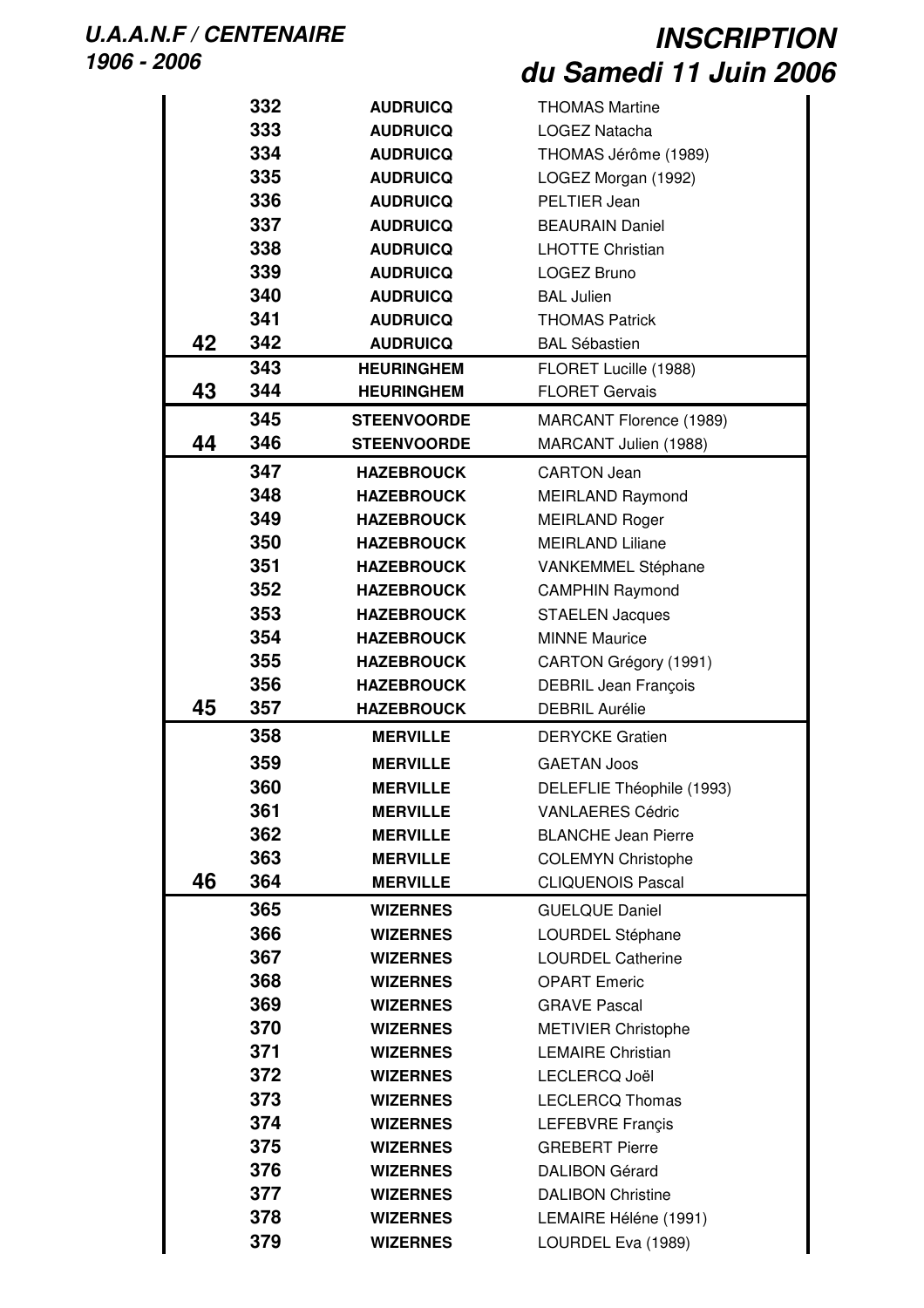| 47 | 380 | <b>WIZERNES</b>       | LOURDEL Simon (1993)               |
|----|-----|-----------------------|------------------------------------|
| 48 | 381 | <b>TETEGHEM</b>       | GOSSAERT Jérôme                    |
|    | 382 | <b>MOULLE</b>         | <b>LAVOGIEZ Georges</b>            |
|    | 383 | <b>MOULLE</b>         | <b>ISAAC Lucie</b>                 |
|    | 384 | <b>MOULLE</b>         | <b>DOUILLY Marie Christine</b>     |
|    | 385 | <b>MOULLE</b>         | <b>DEPIERRE Laëtitia</b>           |
|    | 386 | <b>MOULLE</b>         | <b>STOPIN Nicolas</b>              |
|    | 387 | <b>MOULLE</b>         | <b>DOUILLY Claude</b>              |
|    | 388 | <b>MOULLE</b>         | <b>CARON Bruno</b>                 |
|    | 389 | <b>MOULLE</b>         | <b>GALLET Christian</b>            |
|    | 390 | <b>MOULLE</b>         | <b>GODIN Stéphane</b>              |
|    | 391 | <b>MOULLE</b>         | <b>LAVOGIEZ Philippe</b>           |
| 49 | 392 | <b>MOULLE</b>         | <b>DOUILLY Christophe</b>          |
|    | 393 | <b>CAESTRE St Séb</b> | <b>CHOQUET Sébastien</b>           |
|    | 394 | <b>CAESTRE St Séb</b> | <b>CHOQUET Anne</b>                |
|    | 395 | <b>CAESTRE St Séb</b> | <b>CHOQUET Rémi</b>                |
|    | 396 | <b>CAESTRE St Séb</b> | <b>DEVOS Frédéric</b>              |
|    | 397 | <b>CAESTRE St Séb</b> | <b>DEVOS Karine</b>                |
|    | 398 | <b>CAESTRE St Séb</b> | <b>DEVOS Jean Claude</b>           |
|    | 399 | <b>CAESTRE St Séb</b> | <b>CHOQUET Alain</b>               |
|    | 400 | <b>CAESTRE St Séb</b> | <b>CHOQUET Nicolas</b>             |
|    | 401 | <b>CAESTRE St Séb</b> | <b>GERNEZ Virginie</b>             |
|    | 402 | <b>CAESTRE St Séb</b> | HECQUET Geoffrey (1989)            |
| 50 | 403 | <b>CAESTRE St Séb</b> | JACQUEMART Sébastien (1991)        |
|    | 404 | <b>ARNEKE</b>         | <b>VANTORRE Rémy</b>               |
|    | 405 | <b>ARNEKE</b>         | <b>SCHRAEN François</b>            |
|    | 406 | <b>ARNEKE</b>         | <b>OURDOUILLIE Ludovic</b>         |
|    | 407 | <b>ARNEKE</b>         | <b>OURDOUILLIE Mickaël</b>         |
|    | 408 | <b>ARNEKE</b>         | <b>VANTORRE Vincent</b>            |
|    | 409 | <b>ARNEKE</b>         | <b>BELLYNCK Nathalie</b>           |
|    | 410 | <b>ARNEKE</b>         | <b>BELLYNCK William</b>            |
|    | 411 | <b>ARNEKE</b>         | <b>OURDOUILLIE Annie</b>           |
|    | 412 | <b>ARNEKE</b>         | CNOCKAERT Benoit (1995)            |
|    | 413 | <b>ARNEKE</b>         | <b>OURDOUILLIE Benjamin (1990)</b> |
|    | 414 | <b>ARNEKE</b>         | <b>DUVET Patrick</b>               |
|    | 415 | <b>ARNEKE</b>         | <b>OURDOUILLIE Christophe</b>      |
|    | 416 | <b>ARNEKE</b>         | <b>VANTORRE Christian</b>          |
| 51 | 417 | <b>ARNEKE</b>         | <b>OURDOUILLIE Gilbert</b>         |
|    | 418 | <b>BAILLEUL</b>       | <b>HERBAUT Jérôme</b>              |
|    | 419 | <b>BAILLEUL</b>       | <b>PENIN Gustave</b>               |
|    | 420 | <b>BAILLEUL</b>       | <b>DELANNOY Michel</b>             |
|    | 421 | <b>BAILLEUL</b>       | <b>HOUVENAGHEL Pascal</b>          |
|    | 422 | <b>BAILLEUL</b>       | <b>FACON François</b>              |
|    | 423 | <b>BAILLEUL</b>       | LAZOORE Charles (1996)             |
|    | 424 | <b>BAILLEUL</b>       | <b>LAZOORE Michel</b>              |
|    | 425 | <b>BAILLEUL</b>       | <b>FACON Fernand</b>               |
|    | 426 | <b>BAILLEUL</b>       | MESSENCE Frédéric                  |
|    | 427 | <b>BAILLEUL</b>       | <b>LAZOORE Laurent</b>             |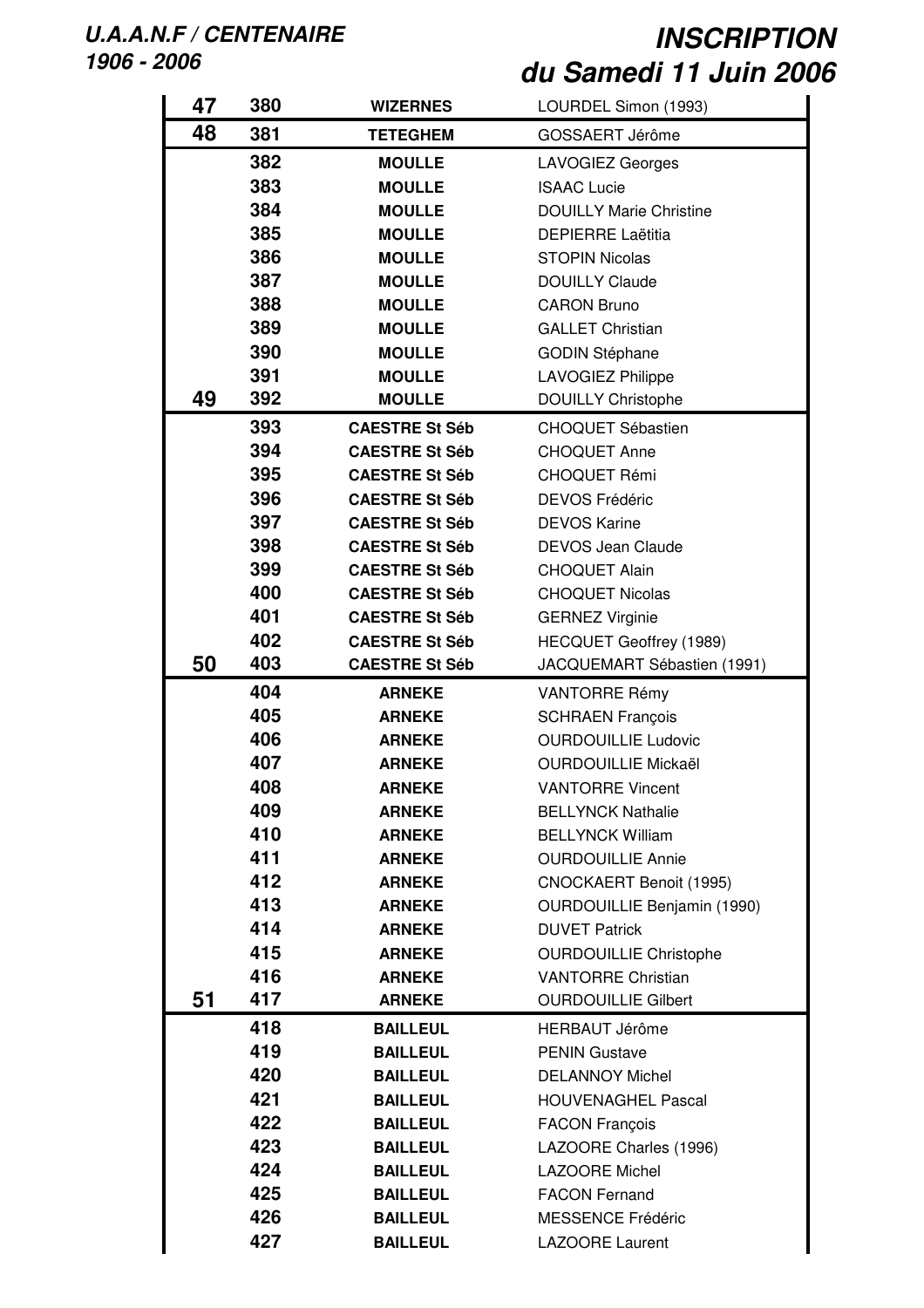|    | 428 | <b>BAILLEUL</b>        | <b>DENNEQUIN Daniel</b>      |
|----|-----|------------------------|------------------------------|
|    | 429 | <b>BAILLEUL</b>        | <b>THELLIER Maxime</b>       |
|    | 430 | <b>BAILLEUL</b>        | SCHOONHEERE Anthony (1990)   |
|    | 431 | <b>BAILLEUL</b>        | <b>THOMAS Karine</b>         |
|    | 432 | <b>BAILLEUL</b>        | <b>HEYMAN Benoit</b>         |
|    | 433 | <b>BAILLEUL</b>        | <b>DELAVAL Didier</b>        |
|    | 434 | <b>BAILLEUL</b>        | <b>COEVOET Séverine</b>      |
|    | 435 | <b>BAILLEUL</b>        | <b>HOUVENAGHEL René</b>      |
|    | 436 | <b>BAILLEUL</b>        | <b>DEHAUDT Bernard</b>       |
|    | 437 | <b>BAILLEUL</b>        | <b>HERBAUT Joël</b>          |
|    | 438 | <b>BAILLEUL</b>        | <b>DENNEQUIN Jules</b>       |
|    | 439 | <b>BAILLEUL</b>        | BRUNIN Hugo (1992)           |
|    | 440 | <b>BAILLEUL</b>        | <b>LEGRIN Eric</b>           |
|    | 441 | <b>BAILLEUL</b>        | <b>DENNEQUIN Anne</b>        |
|    | 442 | <b>BAILLEUL</b>        | <b>LEGRIN Didier</b>         |
|    | 443 | <b>BAILLEUL</b>        | <b>VERHILLE Gérard</b>       |
| 52 | 444 | <b>BAILLEUL</b>        | <b>DEHONGHER Alfred</b>      |
|    | 445 |                        | <b>JOLY Jennifer</b>         |
|    | 446 | <b>CASSEL</b>          |                              |
|    |     | <b>CASSEL</b>          | <b>TANCHON Grégory</b>       |
|    | 447 | <b>CASSEL</b>          | <b>KENEUT Grégory</b>        |
|    | 448 | <b>CASSEL</b>          | <b>WESTERLYNCK Freddy</b>    |
|    | 449 | <b>CASSEL</b>          | <b>DEBLIECK Sébastien</b>    |
|    | 450 | <b>CASSEL</b>          | <b>DORME François</b>        |
|    | 451 | <b>CASSEL</b>          | <b>DUJARDIN Steve</b>        |
|    | 452 | <b>CASSEL</b>          | VANGREVELYNGHE Thomas (1992) |
|    | 453 | <b>CASSEL</b>          | <b>DUJARDIN Nicole</b>       |
|    | 454 | <b>CASSEL</b>          | <b>BELLYNCK Thomas</b>       |
|    | 455 | <b>CASSEL</b>          | <b>SAMSOEN Gilbert</b>       |
|    | 456 | <b>CASSEL</b>          | SAMSOEN Adrien (1992)        |
|    | 457 | <b>CASSEL</b>          | <b>SMAGGHE Michelle</b>      |
|    | 458 | <b>CASSEL</b>          | <b>SMAGGHE Christian</b>     |
|    | 459 | <b>CASSEL</b>          | <b>WALLYN Cédric</b>         |
|    | 460 | <b>CASSEL</b>          | <b>BELLYNCK Nicolas</b>      |
|    | 461 | <b>CASSEL</b>          | <b>DECOOL Ludovic</b>        |
| 53 | 462 | <b>CASSEL</b>          | <b>SALUYTS René</b>          |
|    | 463 | <b>SAINT SYLVESTRE</b> | DUPONT Jennyfer (1992)       |
|    | 464 | <b>SAINT SYLVESTRE</b> | ROUSSEL Thyphaine (1994)     |
|    | 465 | <b>SAINT SYLVESTRE</b> | SANTRAIN Alexis (1995)       |
|    | 466 | <b>SAINT SYLVESTRE</b> | DELAETER Lucas (1997)        |
|    | 467 | <b>SAINT SYLVESTRE</b> | <b>DENIER Michel</b>         |
|    | 468 | <b>SAINT SYLVESTRE</b> | <b>DUPONT David</b>          |
|    | 469 | <b>SAINT SYLVESTRE</b> | <b>MINNE Philippe</b>        |
|    | 470 | <b>SAINT SYLVESTRE</b> | <b>HERNU Dominique</b>       |
|    | 471 | <b>SAINT SYLVESTRE</b> |                              |
|    |     |                        | <b>VANLAERES Paul</b>        |
|    | 472 | <b>SAINT SYLVESTRE</b> | <b>PONIE Gaetan</b>          |
|    | 473 | <b>SAINT SYLVESTRE</b> | <b>GALLAND Pascale</b>       |
|    | 474 | <b>SAINT SYLVESTRE</b> | <b>GALLAND Patricia</b>      |
|    | 475 | <b>SAINT SYLVESTRE</b> | <b>PENIN Gaelle</b>          |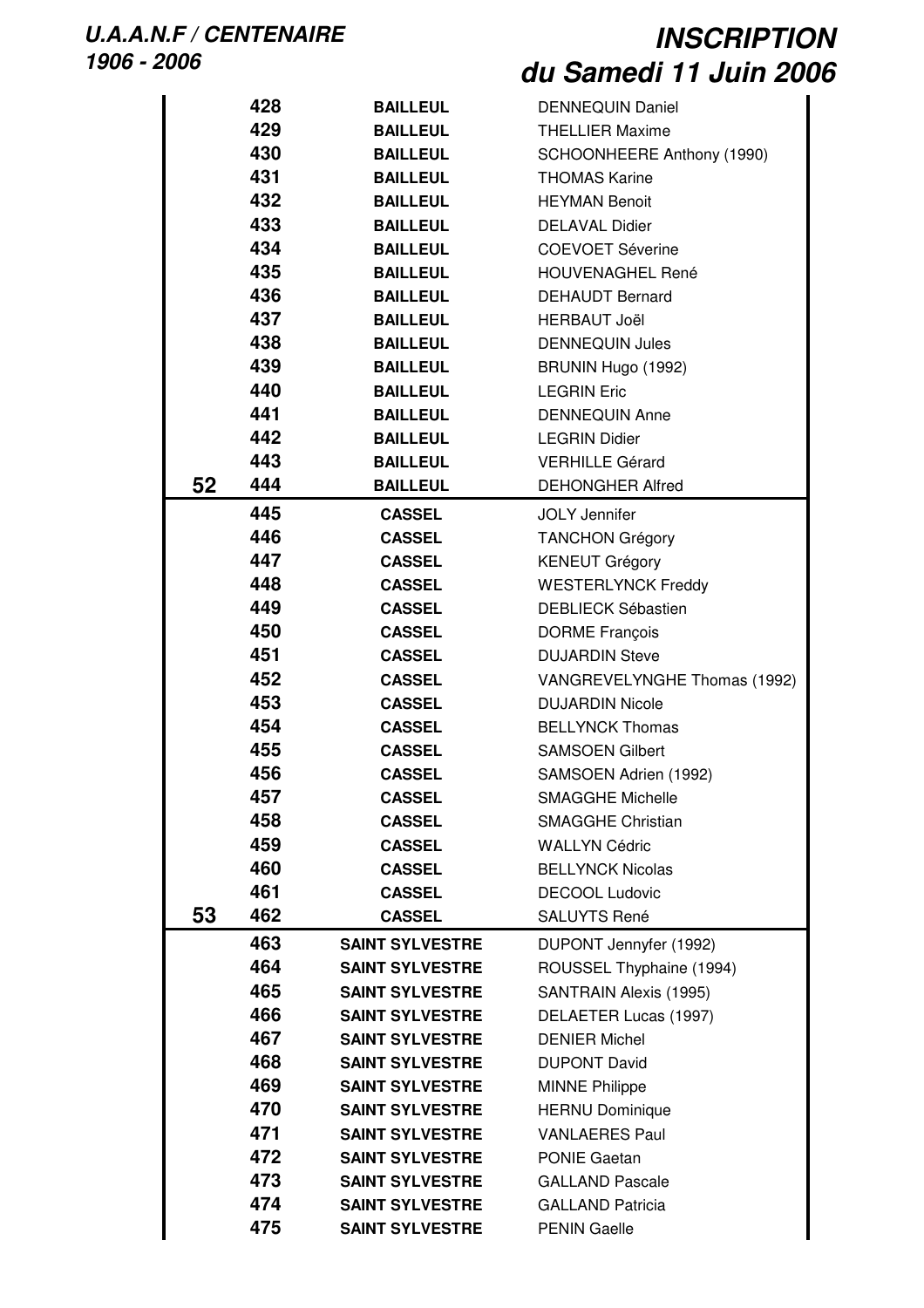|    | 476 | <b>SAINT SYLVESTRE</b>                            | <b>BILLIAU Brigitte</b>       |
|----|-----|---------------------------------------------------|-------------------------------|
|    | 477 | <b>SAINT SYLVESTRE</b>                            | <b>LELEU Dominique</b>        |
|    | 478 | <b>SAINT SYLVESTRE</b>                            | <b>GERVOIS Gilbert</b>        |
|    | 479 | <b>SAINT SYLVESTRE</b>                            | <b>SANTRAIN Guy</b>           |
|    | 480 | <b>SAINT SYLVESTRE</b>                            | <b>COMMEYNE Joël</b>          |
|    | 481 | <b>SAINT SYLVESTRE</b>                            | <b>HAYART Olivier</b>         |
|    | 482 | <b>SAINT SYLVESTRE</b>                            | <b>DELAETER Marcel</b>        |
|    | 483 | <b>SAINT SYLVESTRE</b>                            | <b>CLEENEWERCK Christophe</b> |
|    | 484 | <b>SAINT SYLVESTRE</b>                            | <b>SANTRAIN Christophe</b>    |
| 54 | 485 | <b>SAINT SYLVESTRE</b>                            | <b>LELEU Françis</b>          |
|    | 486 |                                                   |                               |
|    |     | <b>WORMHOUT</b>                                   | <b>EVERAERT Laurent</b>       |
|    | 487 | <b>WORMHOUT</b>                                   | EVERAERT Kelvin (1994)        |
|    | 488 | <b>WORMHOUT</b>                                   | <b>LORIDAN Gervais</b>        |
|    | 489 | <b>WORMHOUT</b>                                   | COCQUEMPOT Grégoire (1996)    |
|    | 490 | <b>WORMHOUT</b>                                   | <b>VANACKER Patrice</b>       |
|    | 491 | <b>WORMHOUT</b>                                   | <b>VANACKER Sébastien</b>     |
|    | 492 | <b>WORMHOUT</b>                                   | <b>HERLEN Romaric</b>         |
| 55 | 493 | <b>WORMHOUT</b>                                   | <b>MESSENCE François</b>      |
|    | 494 | <b>EECKE</b>                                      | <b>DEBUY Laetitia</b>         |
|    | 495 | <b>EECKE</b>                                      | <b>DEFRANCE Rémi</b>          |
|    | 496 | <b>EECKE</b>                                      | <b>DEBUY Ludovic</b>          |
|    | 497 | <b>EECKE</b>                                      | <b>DEBUY Xavier</b>           |
|    | 498 | <b>EECKE</b>                                      | NUNS Madison (1994)           |
|    | 499 | <b>EECKE</b>                                      | NUNS Aurélie (1992)           |
|    | 500 | <b>EECKE</b>                                      | <b>NUNS Sandrine</b>          |
|    | 501 |                                                   |                               |
|    |     | <b>EECKE</b>                                      | <b>MATTON Vincent</b>         |
| 56 | 502 | <b>EECKE</b>                                      | <b>NUNS Daniel</b>            |
|    | 503 | <b>HOYMILLE</b>                                   | <b>BISET Pascal</b>           |
|    | 504 | <b>HOYMILLE</b>                                   | <b>GHISKIER Yves</b>          |
| 57 | 505 | <b>HOYMILLE</b>                                   | <b>DELPIERRE René</b>         |
|    | 506 | <b>BETHUNE</b>                                    | ZEHRAOUI Véronique            |
|    | 507 | <b>BETHUNE</b>                                    | <b>ZERHAOUI Eric</b>          |
|    | 508 | <b>BETHUNE</b>                                    | <b>ROUX Laetitia</b>          |
|    | 509 | <b>BETHUNE</b>                                    | <b>CLAY Pascal</b>            |
|    | 510 | <b>BETHUNE</b>                                    | <b>LOUETTTE Jean Yves</b>     |
| 58 | 511 | <b>BETHUNE</b>                                    | <b>VANDEWALLE Michel</b>      |
|    | 512 | <b>TERDEGHEM St Séb</b>                           | <b>VANDOORNE Léonel</b>       |
|    | 513 | <b>TERDEGHEM St Séb</b>                           | <b>RUBBEN Juliette</b>        |
| 59 | 514 | <b>TERDEGHEM St Séb</b>                           | <b>MORTIER Martine</b>        |
|    |     |                                                   |                               |
|    | 515 | Bray Dunes / Ghyvelde / Divers DESWARTE Sylvie    |                               |
|    | 516 | Bray Dunes / Ghyvelde / Divers JOETS Véronique    |                               |
|    | 517 | Bray Dunes / Ghyvelde / Divers VERHEYDE Stéphanie |                               |
|    | 518 | Bray Dunes / Ghyvelde / Divers VERHEYDE Sébastien |                               |
|    | 519 | Bray Dunes / Ghyvelde / Divers VERHEYDE Aimé      |                               |
|    | 520 | Bray Dunes / Ghyvelde / Divers DESWARTE Patrick   |                               |
|    | 521 | Bray Dunes / Ghyvelde / Divers CARDINAEL Roger    |                               |
|    | 522 | Bray Dunes / Ghyvelde / Divers DENNEQUIN André    |                               |
|    | 523 | Bray Dunes / Ghyvelde / Divers JOETS Stéphane     |                               |
|    |     |                                                   |                               |